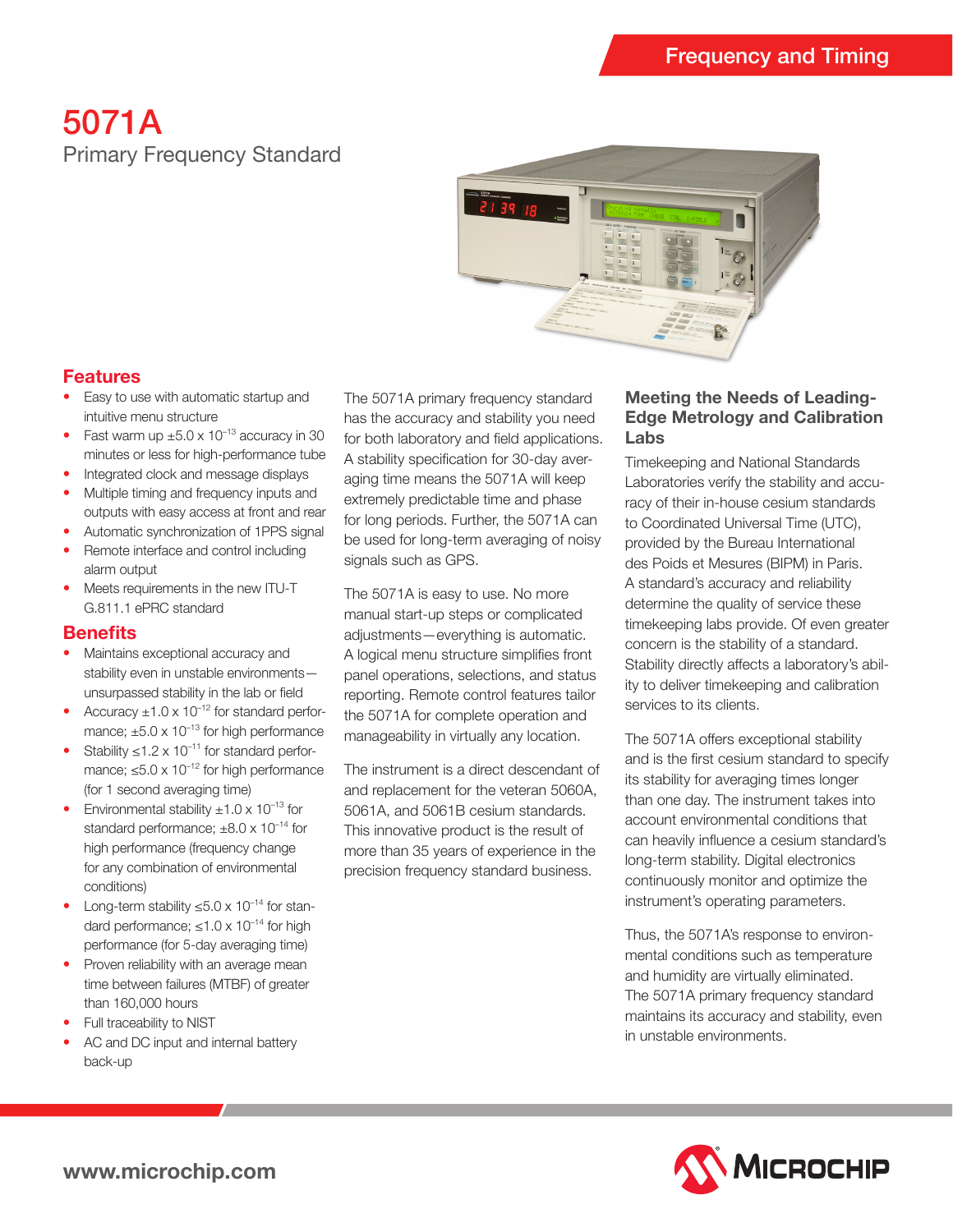## **Satellite Communications**

Stable frequency generation is required to transmit and receive signals properly between ground terminals and communication satellites. Frequency flexibility is also needed to adjust for satellite-to-satellite carrier-frequency differences. The 5071A's state-of-the-art technology produces offset and primary frequencies with the same guaranteed stability.

For secure communications, precise timing synchronization ensures that encrypted data can be recovered quickly. Frequency-agile signals also require exact synchronization between transmitter and receiver during channel hops.

The 5071A automates the synchronization to any external 1PPS signal, greatly simplifying this aspect of satellite communications.

## **The 5071A and GPS**

The 5071A primary frequency standard can work very well with a GPS timing receiver to produce and maintain highly accurate time and frequency.

The GPS system provides accurate time, frequency, and location information worldwide by means of microwave radio broadcasts from a system of satellites. Timing accuracy for the GPS system is based, in large part, on the accuracy and stability of a number of 5071A primary frequency standards. These standards are maintained by the GPS system, the US Naval Observatory, and various timing laboratories around the world that contribute to UTC, the world time scale.

Because of their accurate time reference, GPS signals processed by a good GPS timing receiver can provide highly accurate time and frequency outputs. However, since GPS receivers rely on very low level microwave signals from the satellites, they sometimes lose accuracy because of interfering signals, local antenna problems, or bad satellite data.

In spite of these problems, a GPS timing receiver can be an excellent backup and reference to a local 5071A primary frequency standard. The GPS receiver provides an independent reference that can be used to verify the accuracy of a caesium standard, or it can be used as a temporary backup should the cesium standard need repair. The local 5071A standard has better stability, better output signal quality, and is not perturbed by interfering signals, intermittent signal loss, or bad satellite data.

With these characteristics, the synergy created by combining a good quality GPS timing receiver and a 5071A primary frequency standard can produce a highly robust, inexpensive, and redundant frequency and time system.

## **Exceptional Accuracy**

The intrinsic accuracy of the improved cesium beam tube (CBT) assures that any high performance 5071A will power up to within  $\pm 5.0 \times 10^{-13}$  of the accepted standard for frequency. This is achieved under full environmental conditions in 30 minutes or less, and without the need for any adjustments or alignments.

#### **Unsurpassed Stability**

The 5071A high-performance cesium beam tube guarantees stability to be better than  $1.0 \times 10^{-14}$  for averaging times of five days or greater. The 5071A is the first cesium standard to specify stability for averaging times longer than  $1.0 \times 10^5$ seconds (approximately one day).

The 5071A is also the first cesium standard to specify and guarantee a flicker floor. Flicker floor is the point at which the standard's stability  $(\sigma_v(2, \tau))$  does not change with longer averaging. The high performance 5071A flicker floor is guaranteed to be  $1.0 \times 10^{-14}$  or better. Long-term measurements at the National Institute of Standards and Technology (NIST) show that the flicker floor is typically better than  $5.0 \times 10^{-15}$ .

Unstable environments are normal for many cesium standard applications. The 5071A features a number of microprocessor controlled servo loops which allow it to virtually ignore changes in temperature, humidity, and magnetic fields.

The 5071A delivers exceptional performance over very long periods of time, greatly increasing the availability of critical time and frequency services. Actual measurements made at NIST have demonstrated that a 5071A with the highperformance CBT will drift no more than  $5.0 \times 10^{-14}$  over the entire life of the CBT.

## **Traditional Reliability**

The 5071A has demonstrated an average mean time between failures (MTBF) of greater than 160,000 hours since its introduction in 1992. This data is based on actual field repair data. Backing up this reliability is a 10-year warranty on the standard long-life cesium beam tube and a 5-year warranty for the high performance tube.

Complete repair and maintenance services are available at our repair center in Beverly, Massachusetts.

## **Full Traceability to NIST**

Microchip provides NIST traceability to the accuracy measurements made on every 5071A. Traceability to NIST is maintained through the NIST-supplied Time Measurement and Analysis System (TMAS). This service exceeds the requirements of

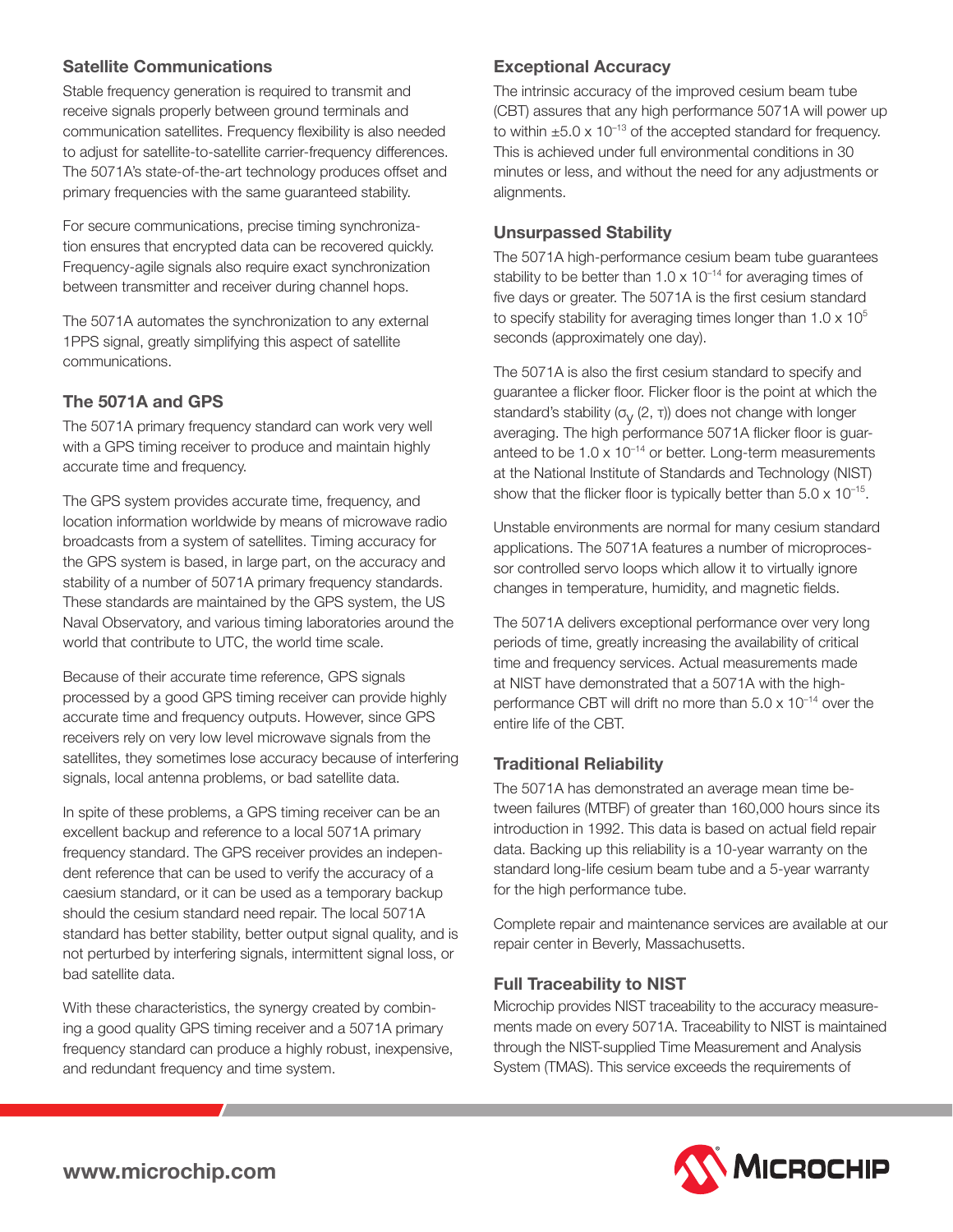MIL-STD-45662A and can be a valuable tool in demonstrating traceability to your customers.

#### **Straightforward Operation**

Internal microprocessor control makes start-up and operation of the 5071A extremely simple. Once connected to an AC or DC power source, the 5071A automatically powers up to its full accuracy specifications. No adjustments or alignments are necessary during power-up or operation for the life of the cesium tube.

An intuitive menu structure is accessible using the front panel LCD display and keypad. These menus—Instrument State, Clock Control, Instrument Configuration, Event Log, Frequency Offset and Utilities—logically report status and facilitate control of the instrument. These functions are described as follows.

#### Instrument State

Overall status is displayed, including any warnings in effect. Key instrument parameters such as C-field current, electron multiplier voltage, ion pump current, and cesium beam tube oven voltage are available. You can initiate a hard copy report of this data on your printer with the push of a button.

#### Clock Control

Set the time and date, schedule leapseconds, adjust the epoch time (in 50 ns steps), and automatically synchronize the 1PPS signal to within 50 ns of an external pulse using this menu.

#### Instrument Configuration

Set the instrument mode (normal or standby) and assign frequencies (5 MHz or 10 MHz) to the two independently programmable output ports; configure the RS-232C data port.

#### Event Log

Significant internal events (power source changes, hardware failures, warning conditions) are automatically recorded with the time and date of their occurrence. A single keystroke produces a hard copy on your printer for your records.

#### Frequency Offset (Settability)

Output frequencies may be offset by as much as  $1.0 \times 10^{-9}$ in steps of approximately  $6.3 \times 10^{-15}$ . All product stability and output specifications apply to the offset frequency.

#### **Utilities**

The firmware revision level and cesium beam tube identification information can be displayed.

## **High-Performance Cesium Beam Tube**

The 5071A high performance cesium beam tube is optimal for the most demanding operations. The high-performance tube offers a full-environment accuracy specification of  $\pm 5.0 \times 10^{-13}$ —two times better than the specification for the standard tube. Stability is also significantly improved. The high-performance tube reaches a flicker floor of  $1.0 \times 10^{-14}$  or better, and longterm measurements at NIST show that the flicker floor is typically better than  $5.0 \times 10^{-15}$ .

### **Integrated Systems and Remote Operation**

Today, cesium standards are often integrated into telecommunication, satellite communication, or navigation systems as master clocks. To accommodate these environments, the 5071A provides complete remote control and monitoring capabilities. Instrument functions and parameters can be interrogated programmatically.

Communication is accomplished using the standard commands for programmable instruments (SCPI) language and a dedicated RS-232C port. Also, a rear panel logic output can be programmed to signal when user-defined abnormal conditions exist.

For uninterruptible system service, an internal battery provides 45 minutes of backup in case of AC power failure. Thus, the 5071A can be managed easily even in the most remote locations.

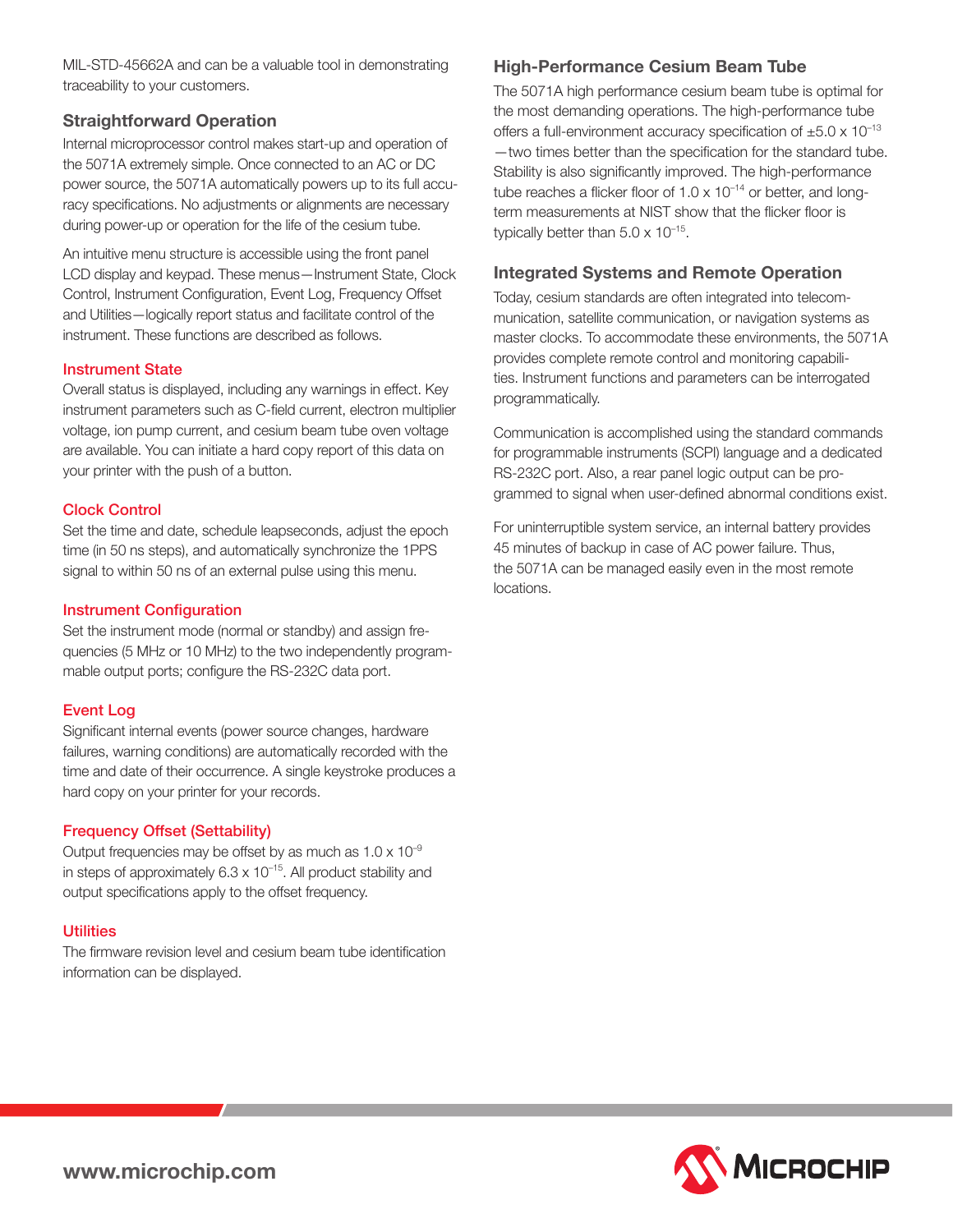## **Specifications**

## **Electrical**

| <b>Frequency Outputs</b>       | (4)                                                            |                                |
|--------------------------------|----------------------------------------------------------------|--------------------------------|
| Frequency                      | $[2]$ 5 MHz, 10 MHz <sup>1</sup>                               | [1] 100 kHz and<br>$[1]$ 1 MHz |
| Format                         | Sine                                                           | Sine                           |
| Amplitude                      | >1 Vrms                                                        | $>1$ Vrms                      |
| Harmonic                       | $<-40$ dBc                                                     | $<-40$ dBc                     |
| Non-harmonic                   | $\leq -80$ dBc                                                 |                                |
| Connector                      | N                                                              | <b>BNC</b>                     |
| Load Impedance                 | $50\Omega$                                                     | $50\Omega$                     |
| Location                       | Rear panel                                                     | Rear panel                     |
| <b>Isolation Between Ports</b> | $\geq$ 110 dB (typical)                                        |                                |
| <b>Timing Outputs</b>          | $(3)$ 1PPS                                                     |                                |
| Format                         | 1PPS                                                           |                                |
| Amplitude                      | $\geq$ 2.4 V into 50 Ω (TTL compatible)                        |                                |
| <b>Pulse Width</b>             | 20 µs                                                          |                                |
| <b>Rise Time</b>               | $\leq$ 5 ns (slew rate >10 <sup>-9</sup> volt/second at 1.5 V) |                                |
| <b>Jitter</b>                  | $<$ 1 ns rms                                                   |                                |
| Connector                      | <b>BNC</b>                                                     |                                |
| Load Impedance                 | $50\Omega$                                                     |                                |
| Location                       | One front panel                                                |                                |
|                                | Two rear panel timing outputs                                  |                                |
| Sync input                     | $(2)$ 1PPS<br>(Each may be independently armed)                |                                |
| Amplitude                      | $2 V - 10 V$ max                                               |                                |
| <b>Pulse Width</b>             | 100 ns min to 100 µs max                                       |                                |
| Rise time                      | $<50$ ns                                                       |                                |
| <b>Jitter</b>                  | ≤1 ns rms                                                      |                                |
| Connector                      | <b>BNC</b>                                                     |                                |
| Load Impedance                 | 50Q                                                            |                                |
| Location                       | One front panel<br>One rear panel                              |                                |
| <b>Manual Sync</b>             |                                                                |                                |
| Range                          | $+/-0.5$ s                                                     |                                |
|                                | $50$ ns                                                        |                                |
| Resolution                     |                                                                |                                |

<sup>1</sup> Each output can be set to either 5 MHz or 10 MHz from the front panel or by remote control.

| General Environment                    |                                                                                                                                                                                                                                                                                                                                                                                                                                   |
|----------------------------------------|-----------------------------------------------------------------------------------------------------------------------------------------------------------------------------------------------------------------------------------------------------------------------------------------------------------------------------------------------------------------------------------------------------------------------------------|
| Temperature                            |                                                                                                                                                                                                                                                                                                                                                                                                                                   |
| Operating                              | $0 °C - 55 °C$                                                                                                                                                                                                                                                                                                                                                                                                                    |
| Non-operating                          | $-40 °C - 70 °C$                                                                                                                                                                                                                                                                                                                                                                                                                  |
| Humidity                               | 0 to 95% RH (45 °C max)                                                                                                                                                                                                                                                                                                                                                                                                           |
| <b>Magnetic Field</b>                  | DC, 55, 60 Hz 2 gauss<br>Peak-Any Orientation                                                                                                                                                                                                                                                                                                                                                                                     |
| <b>Atmospheric Pressure</b>            | $\leq 1.0 \times 10^{-13}$ change in frequency for<br>pressure down to 19 kPa (Equivalent to an<br>altitude of 12.2 km)                                                                                                                                                                                                                                                                                                           |
| <b>Shock and Vibration</b>             | Shipboard Vibration MIL-STD-167-1,<br>Paragraph 5.1.2.4.3<br>• Random Vibration MIL-PRF-28800F,<br>Paragraph 3.8.4.1 for Class 3 units (2.06<br>grms 5-500 Hz for 10 min/axis, 3 axes)<br>• Hammer Blow Shock Test, MIL-S-901C,<br>Grade A, Class 1, Type A<br>• Seismic Testing in accordance with<br>ASCE 7-10 Section 13.2.5. Will maintain<br>containment of Cesium metal (CAESIUM<br>UN1407) after testing to ICC-ES AC 156. |
| <b>EMI/EMC</b>                         | • FCC Part 15 Subpart B Class A<br>KN61000-6-3 Radiated/Conducted<br>Emissions<br>• EN55011 Conducted Emissions<br>• KN/EN61000-3-2, -3 (AC)<br>• EN61000-4-4, -5, -6, -11<br>KN61000-6-1 Immunity Tests<br>KN61000-6-1, -3 (48VDC)                                                                                                                                                                                               |
| <b>UL Safety</b>                       | IEC 61010-1:2010 (Third Edition)                                                                                                                                                                                                                                                                                                                                                                                                  |
| <b>AC Power Requirements</b>           |                                                                                                                                                                                                                                                                                                                                                                                                                                   |
| <b>Operating Voltage</b>               | 100, 120 VAC ±10%, 45 Hz-440 Hz<br>220, 240 VAC ±10%, 45 Hz-66 Hz                                                                                                                                                                                                                                                                                                                                                                 |
| Power                                  |                                                                                                                                                                                                                                                                                                                                                                                                                                   |
| Operating                              | 50 W (Standard Performance)                                                                                                                                                                                                                                                                                                                                                                                                       |
|                                        | 58 W (High Performance)                                                                                                                                                                                                                                                                                                                                                                                                           |
| Warm-up                                | 100W                                                                                                                                                                                                                                                                                                                                                                                                                              |
| <b>DC Power</b><br><b>Requirements</b> | 22 VDC-42 VDC                                                                                                                                                                                                                                                                                                                                                                                                                     |
| Power                                  |                                                                                                                                                                                                                                                                                                                                                                                                                                   |
| Operating                              | 45 W (Standard Performance)<br>50 W (High Performance)                                                                                                                                                                                                                                                                                                                                                                            |
| Warm-up                                | 85 W                                                                                                                                                                                                                                                                                                                                                                                                                              |
| <b>Internal Standby Battery</b>        |                                                                                                                                                                                                                                                                                                                                                                                                                                   |
| Capacity                               | 45 minutes from full charge                                                                                                                                                                                                                                                                                                                                                                                                       |
| <b>Charge Time</b>                     | 16 hours max from fully discharged state                                                                                                                                                                                                                                                                                                                                                                                          |
| Charge source                          | AC input power supply                                                                                                                                                                                                                                                                                                                                                                                                             |
| <b>Dimensions/weight</b>               |                                                                                                                                                                                                                                                                                                                                                                                                                                   |
| Height                                 | 133.4 mm                                                                                                                                                                                                                                                                                                                                                                                                                          |
| Width                                  | 425.5 mm                                                                                                                                                                                                                                                                                                                                                                                                                          |
| Depth                                  | 523.9 mm                                                                                                                                                                                                                                                                                                                                                                                                                          |
| Weight                                 | 30 kg                                                                                                                                                                                                                                                                                                                                                                                                                             |
| <b>MTBF</b>                            | >160,000 hours                                                                                                                                                                                                                                                                                                                                                                                                                    |